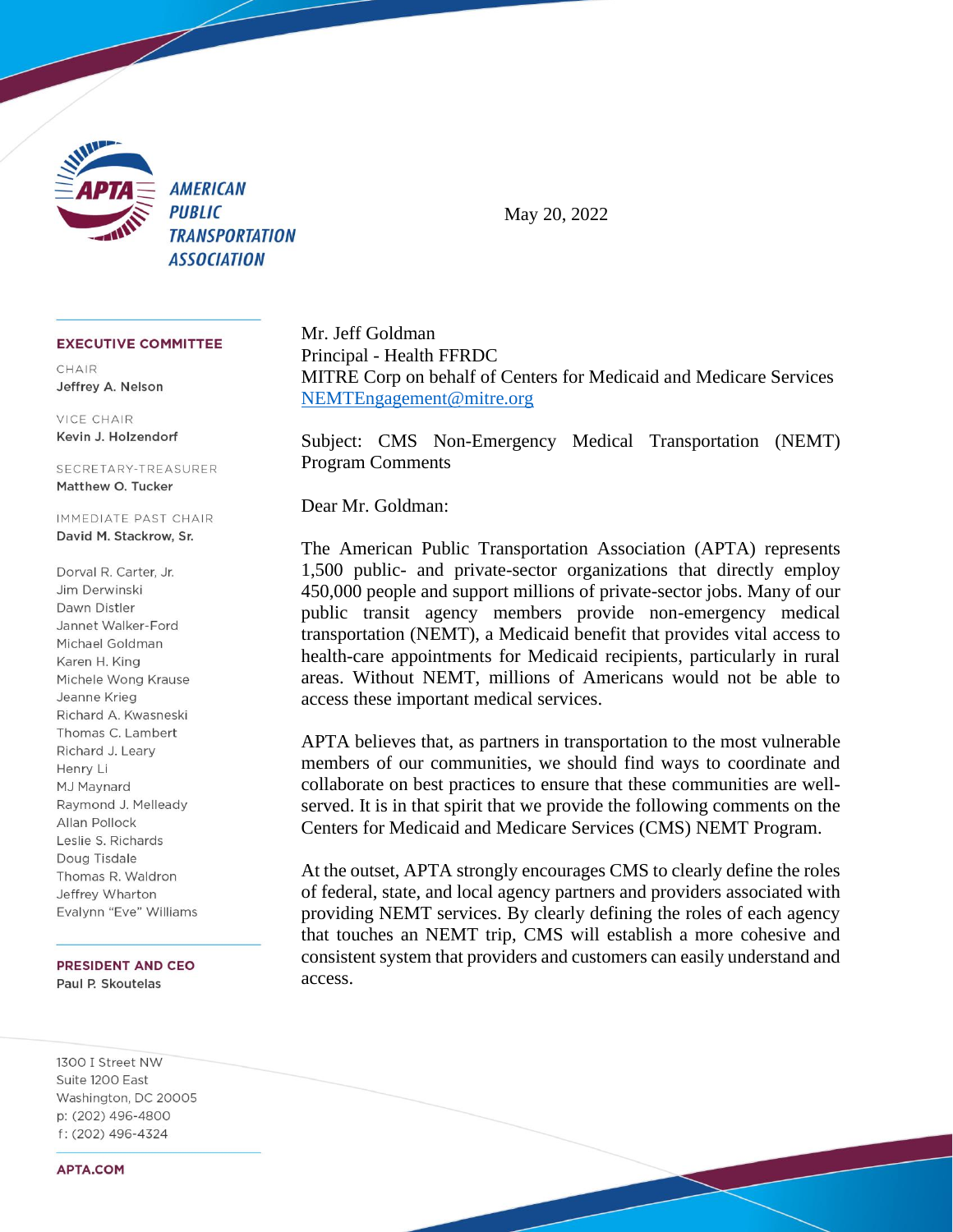Mr. Jeff Goldman May 20, 2022 Page 2

In addition, CMS should look to more broadly coordinate with public transportation providers, recognizing that the social determinants of health outcomes are dependent on the ability to access broader mobility in communities, and work to effectively utilize all resources. Many individuals who utilize NEMT services, are also customers of other systems and programs including public transportation, thus enabling transportation to be a seamless and easily accessible from a customer perspective.

After these roles are defined, we strongly encourage CMS to coordinate communication in each region of the country with other transportation providers so customers know what transportation resources are available to them, and how they can be accessed.

APTA recognizes the financial complexities of coordinating with multiple agencies, programs, and outcomes. Given the complexities, APTA is concerned about cost transference and urges the CMS to address it directly. Cost transference occurs when states or private, for-profit brokerages transfer transportation responsibility to local communities or public transit agencies through increased use of the transit agencies' Americans with Disabilities Act (ADA) paratransit services. This cost transference places a significant financial strain on local taxpayers who fund public transportation agencies, particularly small urban and rural systems. Public transit agencies should not be required to absorb financial and other burdens to relieve other entities of their responsibilities in paying for and providing trips.

In Florida, APTA is aware of an issue where NEMT trips are being improperly applied to state transit agencies' ADA services. In that situation, the Florida Commission for the Transportation Disadvantaged (CTD) has denied individuals access to state-reimbursable trips if they live within a transit ADA corridor. Accordingly, transit agencies are not able to seek reimbursement for transportation services rendered from state funds specifically reserved for these trips. APTA strongly discourages this "trip shedding" and believes the ADA complementary services should not be used to deny access to eligible NEMT trips.

In addition, the Coordinating Council on Access and Mobility (CCAM) plays a vital role in ensuring federal agency collaboration to ensure community-wide access to transportation networks for all, including underserved communities. As a CCAM-participating agency, CMS should ensure that any NEMT policy changes are well vetted and coordinated with all federal agency CCAM partners, including the U.S. Department of Transportation and the Federal Transit Administration (FTA). Failure to coordinate transportation leads to confusion and creates unnecessary barriers for providing these essential services.

CMS should also work with FTA to ensure that Medicaid programs do not place additional licensing, drug testing, and training requirements on public transit drivers performing NEMT services. Public transit drivers are currently required by law to undergo significant training, obtain CDL licensing, and adhere to well-established drug testing protocols, among other requirements. Any additional requirements imposed by state Medicaid programs are